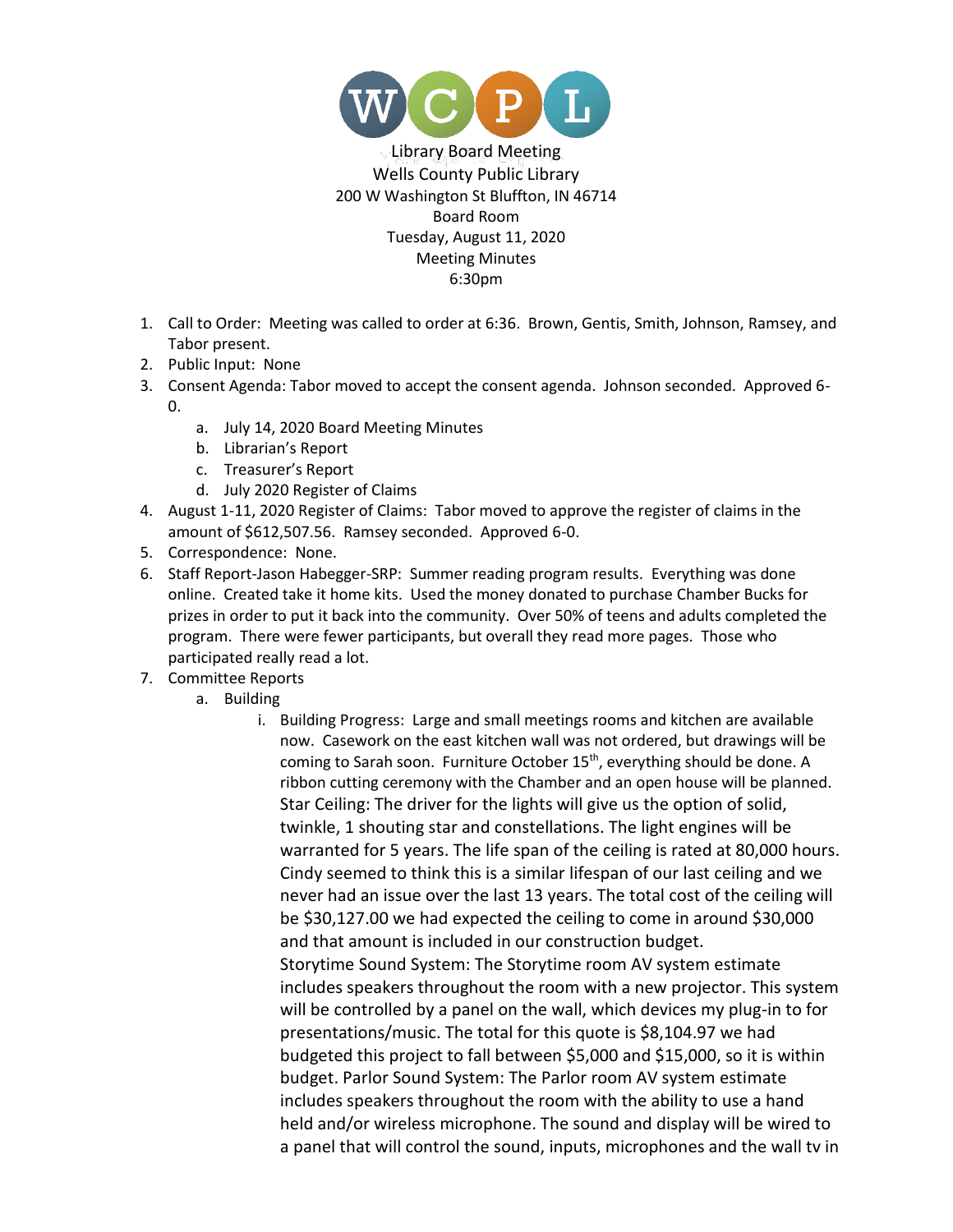one place. The total for this quote is \$8,055.60 we had budgeted this project to fall between \$5,000 and \$15,000, so it is within budget.

- ii. PCOs and Approvals
	- 1. Johnson moved to accept the bid of \$30,127.00 for the Star Ceiling. Ramsey seconded. Approved 6-0.
	- 2. Brown moved to accept the bid of \$8,104.97 for the Storytime Sound System. Tabor seconded. Approved 6-0.
	- 3. Brown moved to accept the bid of \$8,055.60 for the Parlor room AV system. Ramsey seconded. Approved 6-0.
- b. Budget
	- i. Budget Calendar and MLGQ (AVGQ): Refer to new business.
- c. Policy and By-laws
	- i. Board Meeting Public Participation Policy: Change "Please notify either the library director or the library board president at least 48 hours in advance of the meeting if you would like to be placed on the agenda." Change 48 hours in advance to 96 hours in advance.
- d. Public Awareness/Outreach: None
- e. Nominating: None
- f. Director Evaluation: Nothing
- 8. Unfinished Business
	- a. Library Construction Closure
		- i. Final cleaning 9-15.
		- ii. Most of the crew out by 9-19.
		- iii. Proposing a closure on 9-23 at noon. So, we are already advertised on the calendar as being closed (Street Fair) but would like your approval to close both locations on Wednesday (9/23) afternoon and all-day Thursday for in-service and moving (shelf-reading/inventory in Ossian) and for Bluffton Friday and Saturday as well for the continuing of construction finalization.
		- iv. Tabor moved to approve the closure at noon on Wednesday 9-23. Ossian would reopen on Friday. Bluffton would be closed the rest of the week. Brown seconded. Approved 6-0.

## 9. Personnel Business

- a. New Hires: Tabor moved to hire Grace Zoll as a circulation clerk for 20 hours per week at \$10.44. Johnson seconded. Approved 6-0.
- b. Brown moved to Diane Kipfer as a shelver for 8 hours a week at \$7.45 an hour. Ramsey seconded. Approved 6-0.
- 10. New Business
	- a. Approve 2021 Salary Resolution 20-7: Tabor moved to approve the 2021 salary resolution totaling \$1,206,246.96. Johnson seconded. Approved 6-0.
	- b. Approve 2021 Rainy Day Budget: Tabor moved to approve the rainy day budget in the amount of \$130,000. Brown seconded. Approved 6-0.
	- c. Approve 2021 Operating Budget: Johnson moved to approve the operating budget for 2021. Tabor seconded. Approved 6-0.
	- d. Approve 2021 Bond & Interest Budget: Tabor moved to approve the bond and interest budget for 2021. Johnson seconded. Approved 6-0.
	- e. Approve 2021 LIRF Budget: Tabor moved to approve the LIRF budget for 2021. Brown seconded. Approved 6-0.
	- f. Approve Notice to Taxpayers: Brown moved to approve Form 3 Notice to Taxpayers. Ramsey seconded. Approved 6-0.
	- g. Indiana Internet Consortium Commitment Resolution 20-8: Tabor moved to approve resolution 20-8. Johnson seconded. Approved 6-0.